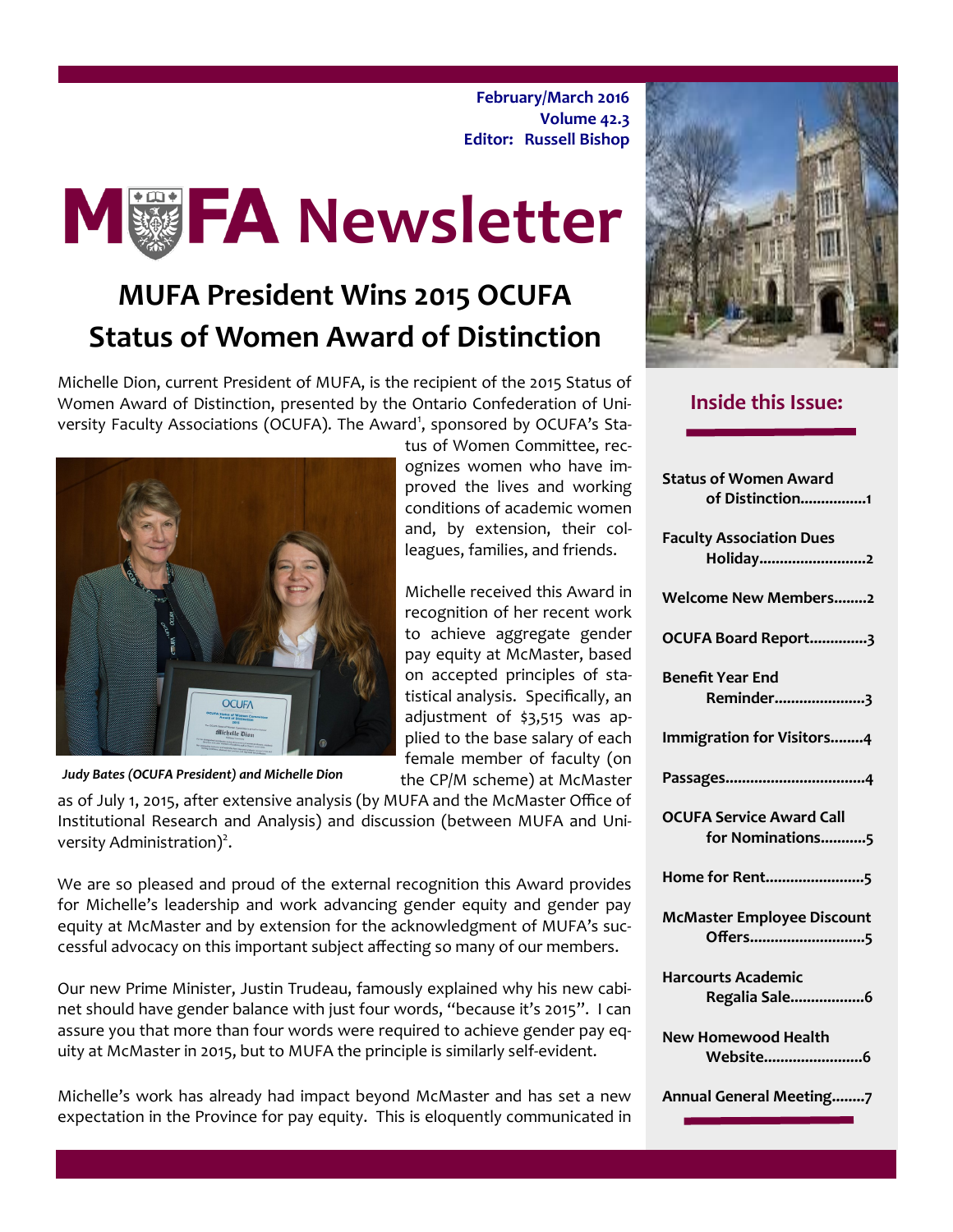OCUFA's Submission to the Ontario Gender Wage Gap Steering Committee, *Pay equity among faculty at Ontario's universities*<sup>3</sup> , to which Michelle also contributed.

The earlier Report of the Yates on Gender Equity<sup>4</sup> also provided an important reminder that many systemic forms of gender discrimination remain at McMaster that need to be addressed. Some of these can affect compensation; at the initial stage of salary negotiations, and throughout a woman's career, for example via CP/M and management of parental leaves. Michelle's work also established the important principle that periodic reviews of gender pay equity should be an ongoing activity to ensure that gender pay equity is sustained.

1 [http://ocufa.on.ca/awards/status](http://ocufa.on.ca/awards/status-of-women-award-of-distinction/)-of-women-award-of-distinction/

- 2 [http://www.mcmaster.ca/vpacademic/documents/](http://www.mcmaster.ca/vpacademic/documents/JointStatementonPayEquity-FINAL.pdf)
- [JointStatementonPayEquity](http://www.mcmaster.ca/vpacademic/documents/JointStatementonPayEquity-FINAL.pdf)-FINAL.pdf

3 [http://ocufa.on.ca/assets/OCUFA](http://ocufa.on.ca/assets/OCUFA-Submission-on-the-Gender-Wage-Gap-FINAL.pdf)-Submission-on-the-Gender-Wage-Gap-[FINAL.pdf](http://ocufa.on.ca/assets/OCUFA-Submission-on-the-Gender-Wage-Gap-FINAL.pdf)

4 [http://www.mcmaster.ca/vpacademic/documents/](http://www.mcmaster.ca/vpacademic/documents/Yates_Report_on_Gender_Equity_January_2014.pdf) [Yates\\_Report\\_on\\_Gender\\_Equity\\_January\\_2014.pdf](http://www.mcmaster.ca/vpacademic/documents/Yates_Report_on_Gender_Equity_January_2014.pdf)

### **Welcome New Members!**

**Iris Balodis**

Psychiatry and Behavioural Neurosciences

### **Kathryn Fisher**  Nursing

### **Faculty Association Dues Holiday!**

Just a reminder that a dues holiday is in effect for the following pay periods:

### **MUFA Librarians March 4 and March 18, 2016**

### **Faculty March 11 and March 24, 2016**

A surplus of income over expenditures for this fiscal year is projected in the Nine-Month Budget review for 2015/2016. In addition, MUFA reserves continue to be in a healthy state. The dues will return to their normal rate of 0.5% (5 mils), which is the lowest for any CAUT-member faculty association in Canada.

**Don't forget, when you are preparing your tax returns, MUFA dues are tax deductible. This information can be found on your T4.**

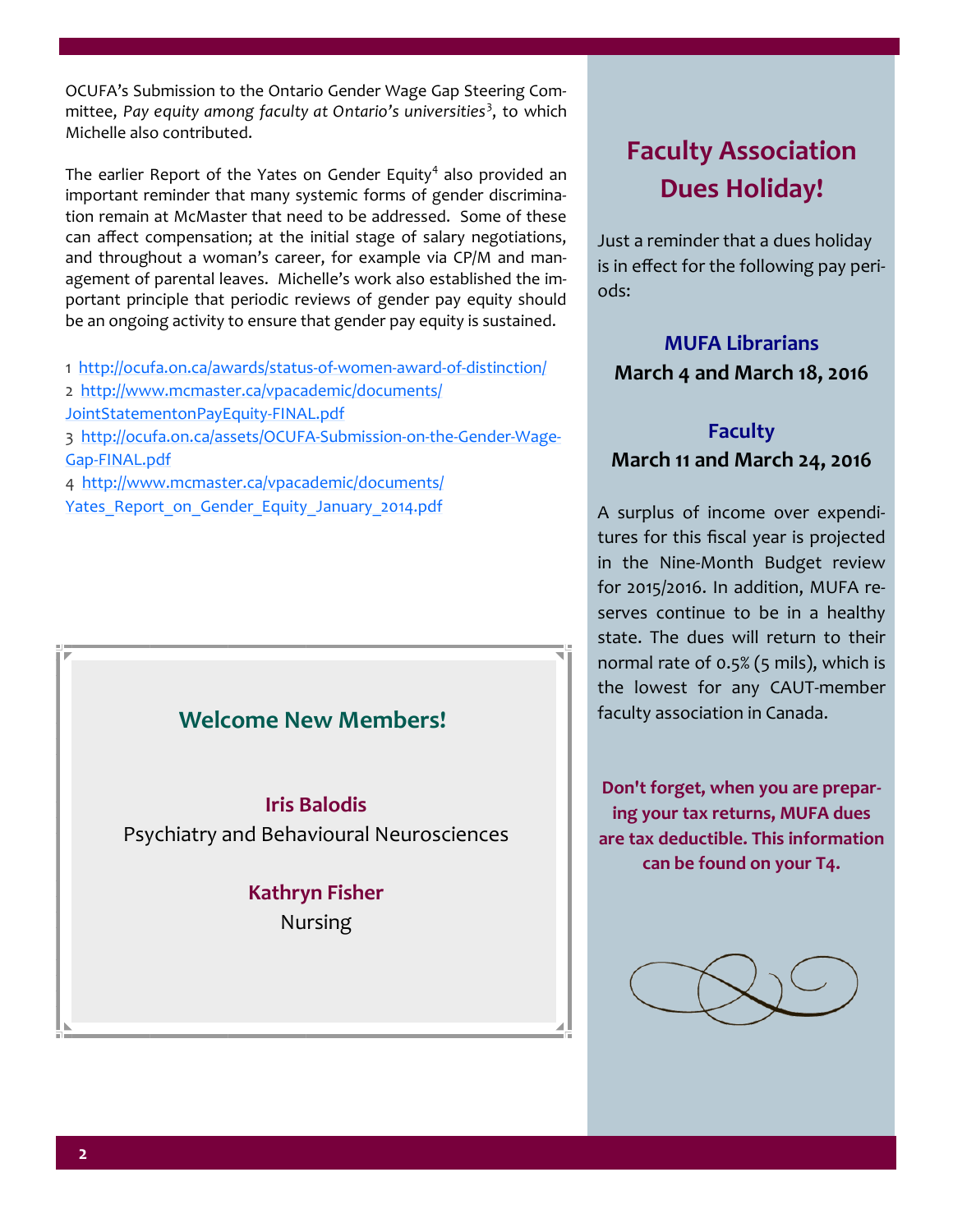71 II Ontario Confederation of University Faculty Associations Union des Associations des Professeurs des Universités de l'Ontario

### **University governance at the top of the agenda for OCUFA's 148th Board Meeting**

ing of its Board of Directors in Toronto. While the meeting was an opportunity to review progress on OCUFA's priority areas –university governance and funding; options for university pension plans; and contract faculty and faculty complement – the meeting provided an excellent opportunity to discuss growing concerns with how our universities are being governed.

At the meeting, OCUFA presented the results of a member survey that indicated a high level of concern over university governance among faculty associations and faculty representatives. The state of administrator compensation and the transparency of Boards of Governors were highlighted as particularly challenging areas. The full results of the survey will be used to inform OCUFA's ongoing work on the governance file. Our next step is to develop a principled definition of collegial governance to guide our advocacy around this issue going forward.

The Minister of Training, Colleges, and Universities, Dr. Reza Moridi, also attended the meeting to discuss the Government of Ontario's priorities and answer questions from OCUFA's members. Much of the discussion revolved around university governance, and the Minister shared OCUFA's concerns with the lack of transparency and openness in university administrations and boards.

From February 20-21, 2016, OCUFA held the 148<sup>th</sup> meet- Last year, new legislation granted the Ontario Ombudsman new authority to investigate complaints in the university sector. Laura Pettigrew, senior legal counsel from the Ombudsman's office made a presentation to the OCUFA Board on what these new powers mean, and how the Ombudsman goes about investigating complaints. The Ombudsman is a potential new channel for students and faculty to question and challenge administrators on campus, and faculty representatives who have expressed their interest in working with the Ombudsman on governance issues.

> During a special lunch ceremony, OCUFA presented its 2015 Lorimer Award for Collective Bargaining to Bill Salatka, a professor at Wilfrid Laurier University. Bill received the award in recognition of his work to improve the financial analysis skills of faculty negotiators across Ontario. OCUFA was also pleased to present the 2015 Status of Women Award of Distinction to McMaster's Michelle Dion, for her pioneering work on gender wage gap analyses. The work of OCUFA has been significantly enhanced by the contributions of these two exceptional individuals.

> On an organizational note, the Board of Directors ratified the new collective agreement with OCUFA's office staff. The union had previously ratified the three-year deal on January 22<sup>nd</sup>.

# **Sun**

### **BENEFIT YEAR END REMINDER**:

Please note the benefit year end is June 30th. Please ensure all claims dated from July 1, 2015 to June 30, 2016 are submitted to Life Financial Sun Life prior to September 30, 2016. Late claim submissions will **not be reimbursed.**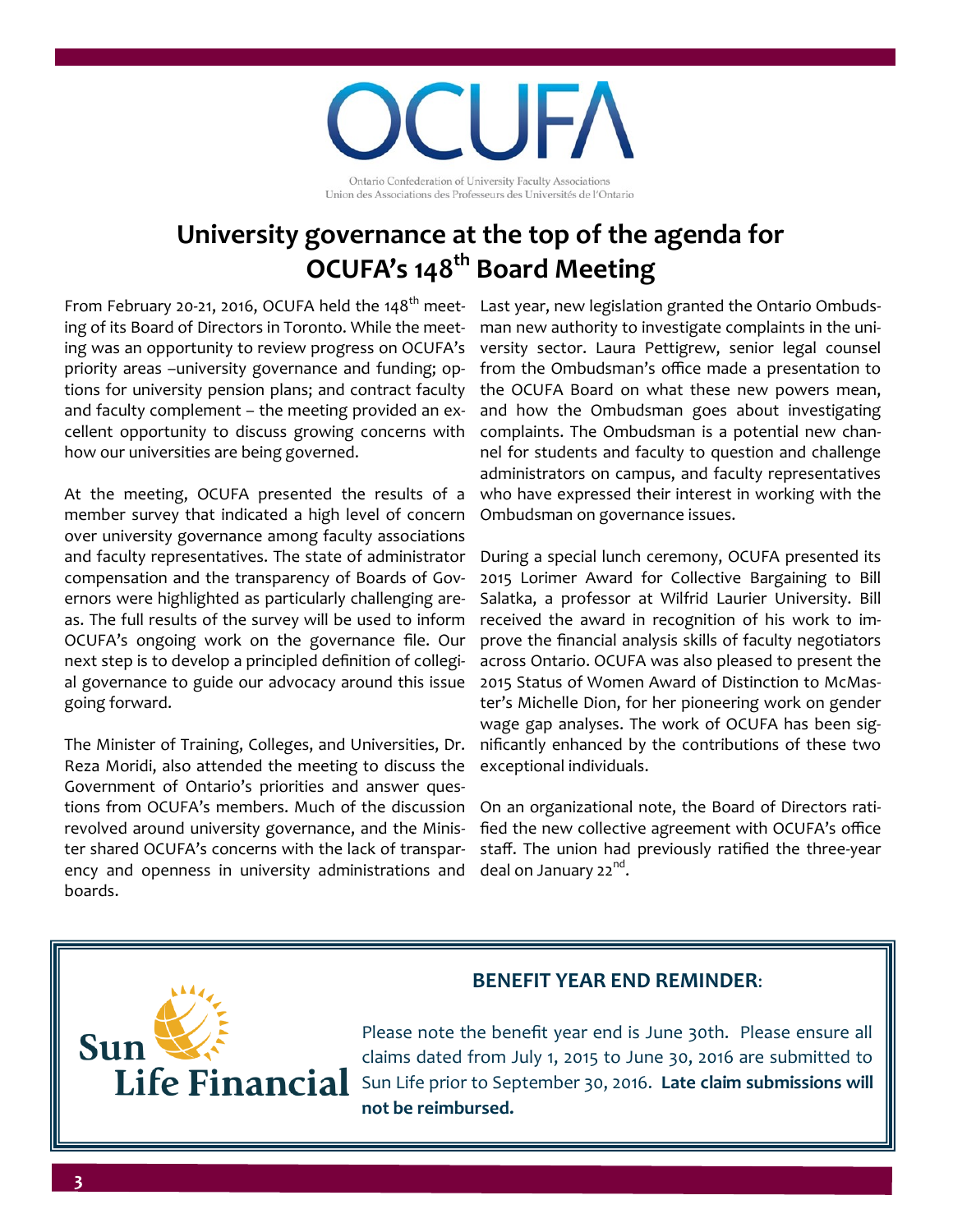### IMMIGRATION INFORMATION FOR VISITORS

In the last year and a half it has become increasingly difficult and a lengthier process to get immigration documents submitted and approved by Canada Immigration. This holds true for those coming to work or visit. Almost every visitor who comes to campus, with the exception of business visitors who will be staying for less than 5 days, requires a work permit. Some visitors also require a visa depending on where they are visiting from. The process for acquiring a visa remains the same.

On October 26, 2015, the process changed yet again so that we now must submit all information and pay the employer compliance fee via a CIC employer portal. This sounds logical and like it might actually be a step in the right direction. However, the system has had its share of technical issues which, on a positive note, are getting somewhat better. However, it is not yet a seamless process and requires extra time even if just for the volume of visitors coming to campus who now need these documents completed in order to get their travel documents.

This information is being relayed in hopes departments and researchers can be encouraged, as much as possible, to try to plan for visitors months (over six months) in advance. **The same holds true for those visitors who are here and need to renew their work permit.** In these instances, please ensure your visitors (most often postdoctoral fellows) are aware that they must apply for a renewed work permit **prior to the date their current work permit expires**. They can continue working on what is called implied status if they apply prior to the expiry of their current work permit. Even if they do not receive their renewed work permit, they can continue to work and be paid as long as they have implied status meaning they applied in advance of their work permit expiry. They **MUST NOT LEAVE THE COUNTRY WHEN ON IMPLIED STATUS** otherwise they forfeit implied status and can no longer work or be paid.

In summary, we must complete forms which were previously not required on our end, and as well, the CIC processing times are lengthy and we do not anticipate these lessening anytime soon, so advanced planning is essential.

We do realize this is frustrating for everyone involved. Should you have any questions, please feel free to reach out to Barb Eftekhari in the Provost's Office, [barb@mcmaster.ca,](mailto:barb@mcmaster.ca) ext. 23065.

### **Passages**

**Dougal Campbell** Psychiatry January 18, 2016

**Gary Madison** Philosophy January 16, 2016

**Janice Pogue** Clinical Epidemiology and Biostatistics January 22, 2016

> **Eva Tihanyi** School of Business September 13, 2015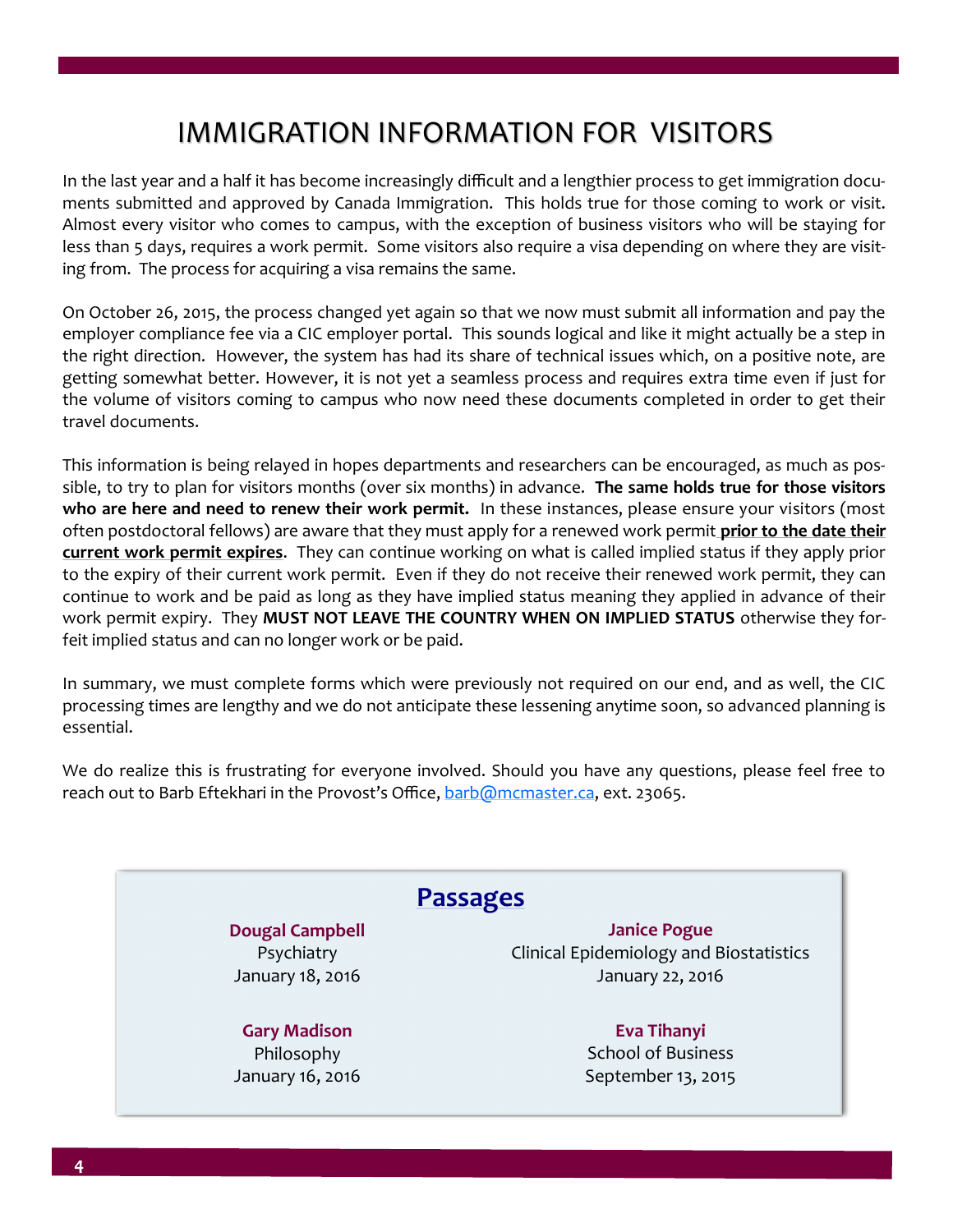## OCUFA

### **OCUFA Service Award 2015/2016 Call for Nominations**

The OCUFA Service Award was established five years ago to honour individuals who have done, or continue to do, exceptional work on behalf of the Ontario Confederation of University Faculty Associations and its Members.

Up to six awards may be given each year and are presented during OCUFA's Annual General Meeting, which will be held this year on May 7, 2016.

### **The deadline for 2015-16 nominations is April 4, 2016.**

For more information about the award and the nomination form please visit: [http://ocufa.on.ca/awards/ocufa](http://ocufa.on.ca/awards/ocufa-service-award/)-service-award/

### **McMaster Employee Discount Offers**

McMaster University provides employees with time and money saving opportunities resulting in higher levels of employee satisfaction. Please take advantage of special offers available from McMaster University partners:

[http://www.workingatmcmaster.ca/](http://www.workingatmcmaster.ca/link.php?link=Working+At+McMaster:Employee+Discounts) [link.php?](http://www.workingatmcmaster.ca/link.php?link=Working+At+McMaster:Employee+Discounts) [link=Working+At+McMaster:Employ](http://www.workingatmcmaster.ca/link.php?link=Working+At+McMaster:Employee+Discounts) [ee+Discounts](http://www.workingatmcmaster.ca/link.php?link=Working+At+McMaster:Employee+Discounts)



### **Great Family Home for Rent in Ancaster**

Four-bedroom, four bathroom, fully furnished house in Ancaster. Two car garage, cedar deck and finished basement. Fifteen minute drive from McMaster University. Walking dis-

tance (300m) to schools from kindergarten to grade 8 (including French Immersion) and close to local high school, community centre/pool, and conservation area with running/mountain biking trails. Many stores and restaurants within five minutes drive. Optional family vehicle rental also possible. Smoke free and pet free home. Available July 1, 2016 to July 1, 2017 with some flexibility. Tel. 905-648-0346 or email Katherine Cuff ([cuffk@mcmaster.ca\)](mailto:cuffk@mcmaster.ca).



Additional discounts are also available through the Campass Information Centre:

[https://www.msumcmaster.ca/](https://www.msumcmaster.ca/services-directory/4-compass-information-centre) services-[directory/4](https://www.msumcmaster.ca/services-directory/4-compass-information-centre)-compass[information](https://www.msumcmaster.ca/services-directory/4-compass-information-centre)-centre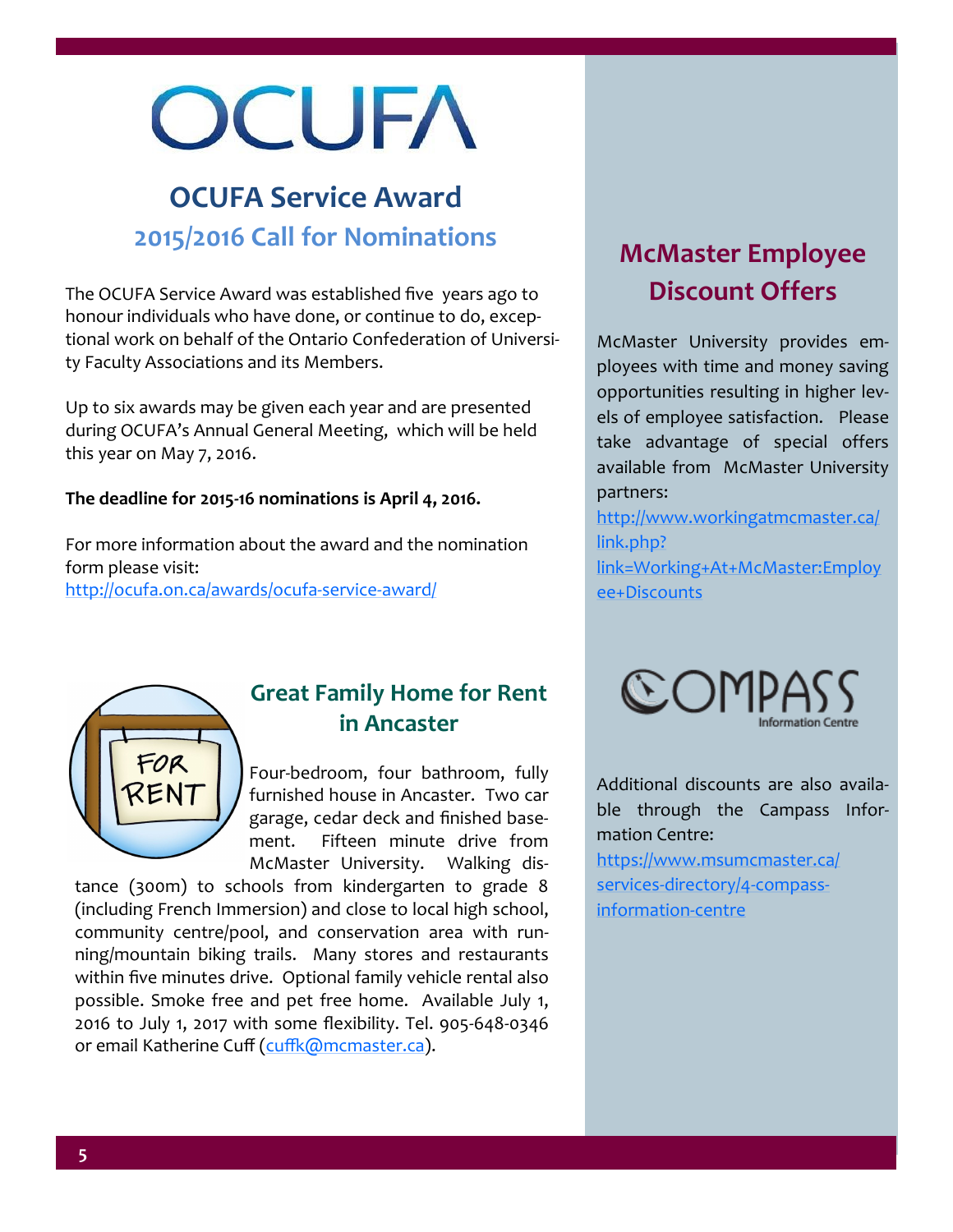### HARCOURTS **Since**

### **Academic Regalia Sale**

Harcourts is offering an academic regalia sale. Now through March 31, 2016, faculty can order custom made academic regalia and receive a 20% discount off our regular price. This is the perfect opportunity to purchase academic regalia at a discounted price.

In addition to receiving a 20% discount, we will include:

- Initials sewn into your gown at no additional charge - A free garment bag to store your gown
- Only manufacturer in Canada able to produce "official academic regalia" from every institution within the United States

With over 173 years of manufacturing robes in Canada, you can be assured of receiving the highest quality robes in our industry.

For more information or help with your order please contact:

- Toronto office : Rhoda 416-977-4408 or [rhoda@harcourts.com](mailto:rhoda@harcourts.com)
- Montreal office Jennifer 514-866-1842 or [jennifer@harcourts.com](mailto:jennifer@harcourts.com)



### **Employee and Family Assistance Program (EFAP) Launches Enhanced Website**

We are pleased to tell you that you now have access to a new and improved online Assistance Program website, Homeweb.

**Homewood Health** has developed an enhanced website to offer you a more personalized experience, featuring increased account security, and easier access to the tools and resources you want – anywhere, anytime.

Log-in details and information guides on using the new homeweb.ca website are located on the Employee and Family Assistance Program webpage at [http://www.workingatmcmaster.ca/link.php?](http://www.workingatmcmaster.ca/link.php?link=healthy-workplace:efap) link=healthy-[workplace:efap.](http://www.workingatmcmaster.ca/link.php?link=healthy-workplace:efap)

Please remember to update bookmarks to [https://homeweb.ca/.](https://homeweb.ca/)

If you have any questions about Homeweb, please contact Stacie Cameron at extension 24083 or by email at [venns@mcmaster.ca.](mailto:venns@mcmaster.ca)



**MUFA is looking for pictures to use on our website ([www.macfaculty.ca\)](http://www.macfaculty.ca) that represent McMaster and faculty. If you have any pictures you would like to share, please email them to [mufa@mcmaster.ca.](mailto:mufa@mcmaster.ca)**